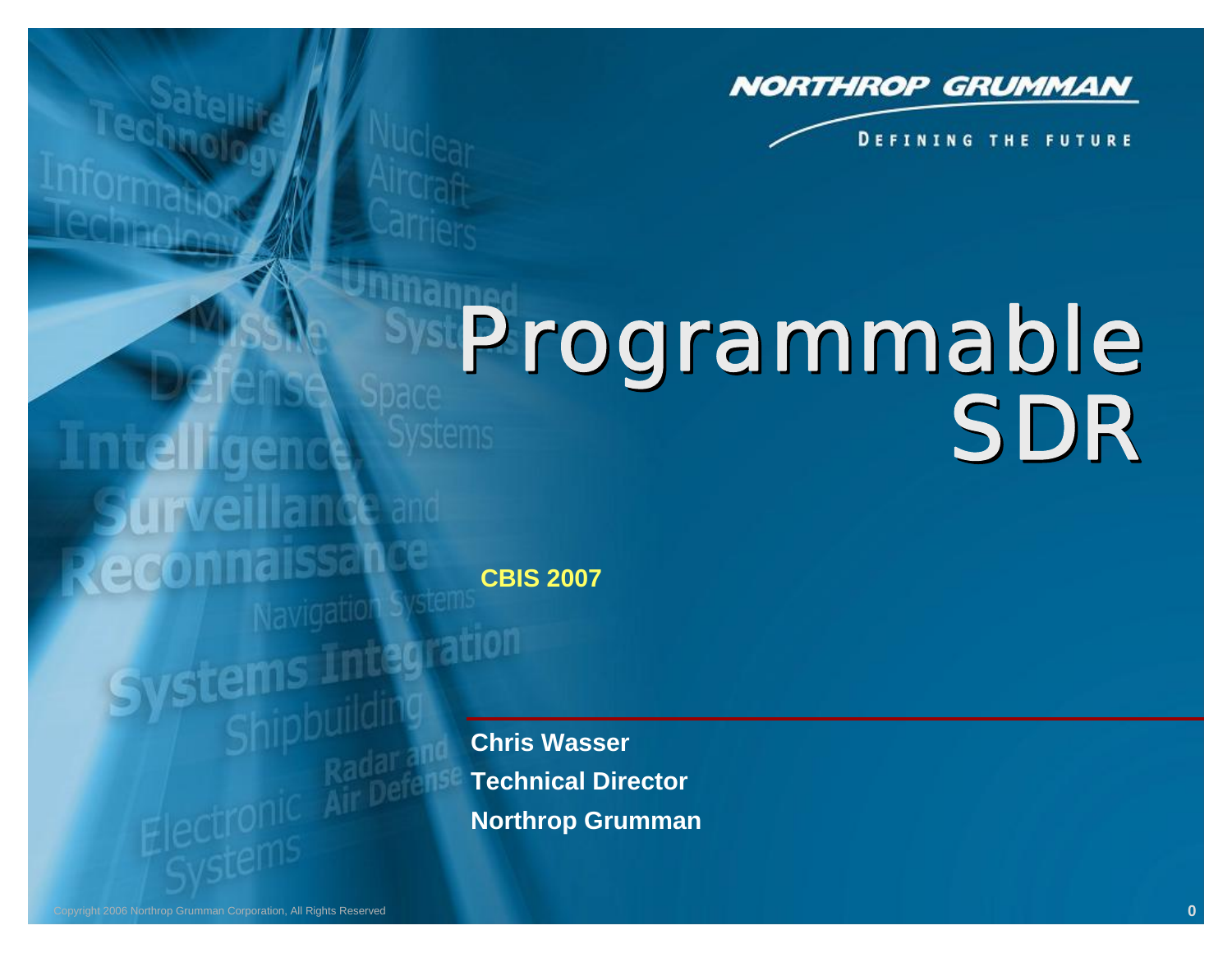# **Definition**

**SDR**

- Software-defined Radio
- "wireless communication in which the transmitter modulation is generated or defined by a computer, and the receiver uses a computer to recover the signal"\*

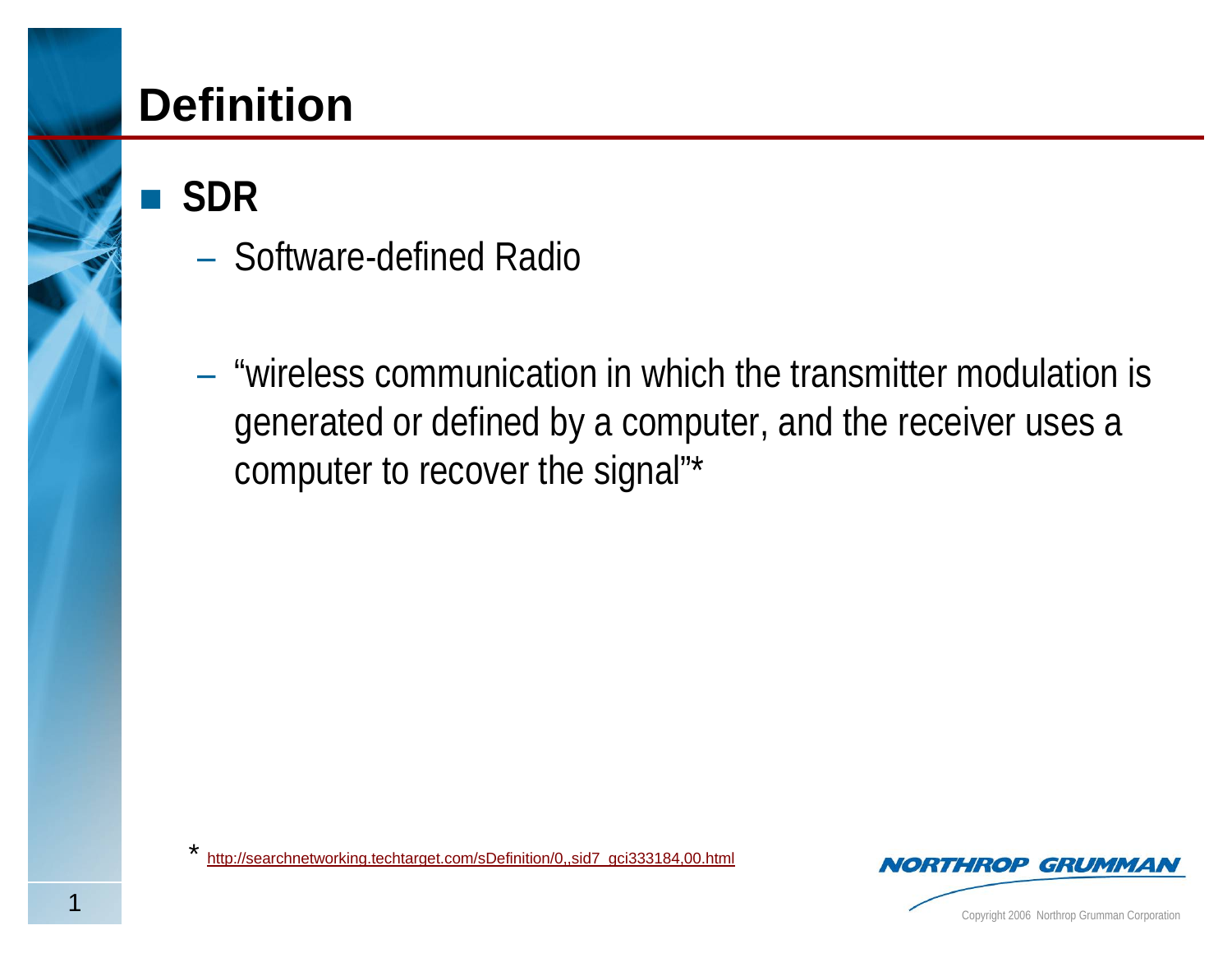# **Background**

 **Transmission of information (using Morse Code) via "wireless telegraphy" was developed by Guglielmo Marconi in 1895, although others had experimented with electricity and "spark-gap" transmission as much as 50 years prior.**

■ To this day, radios provide essential communication to **military forces the world over.**

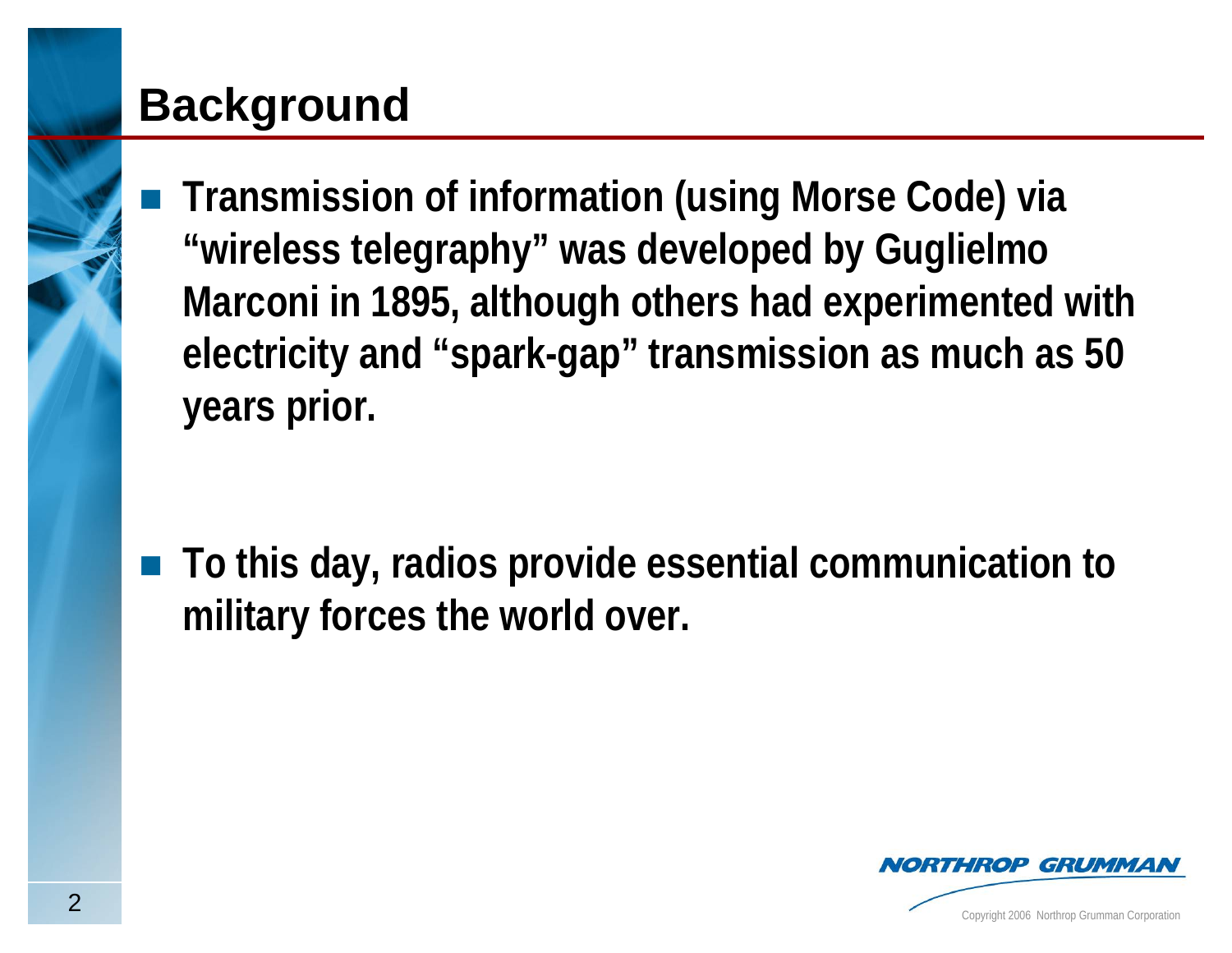#### **Radio Design**



**Copyright 2006 Northrop Grumman Corporation** 

**NORTHROP GRUMMAN**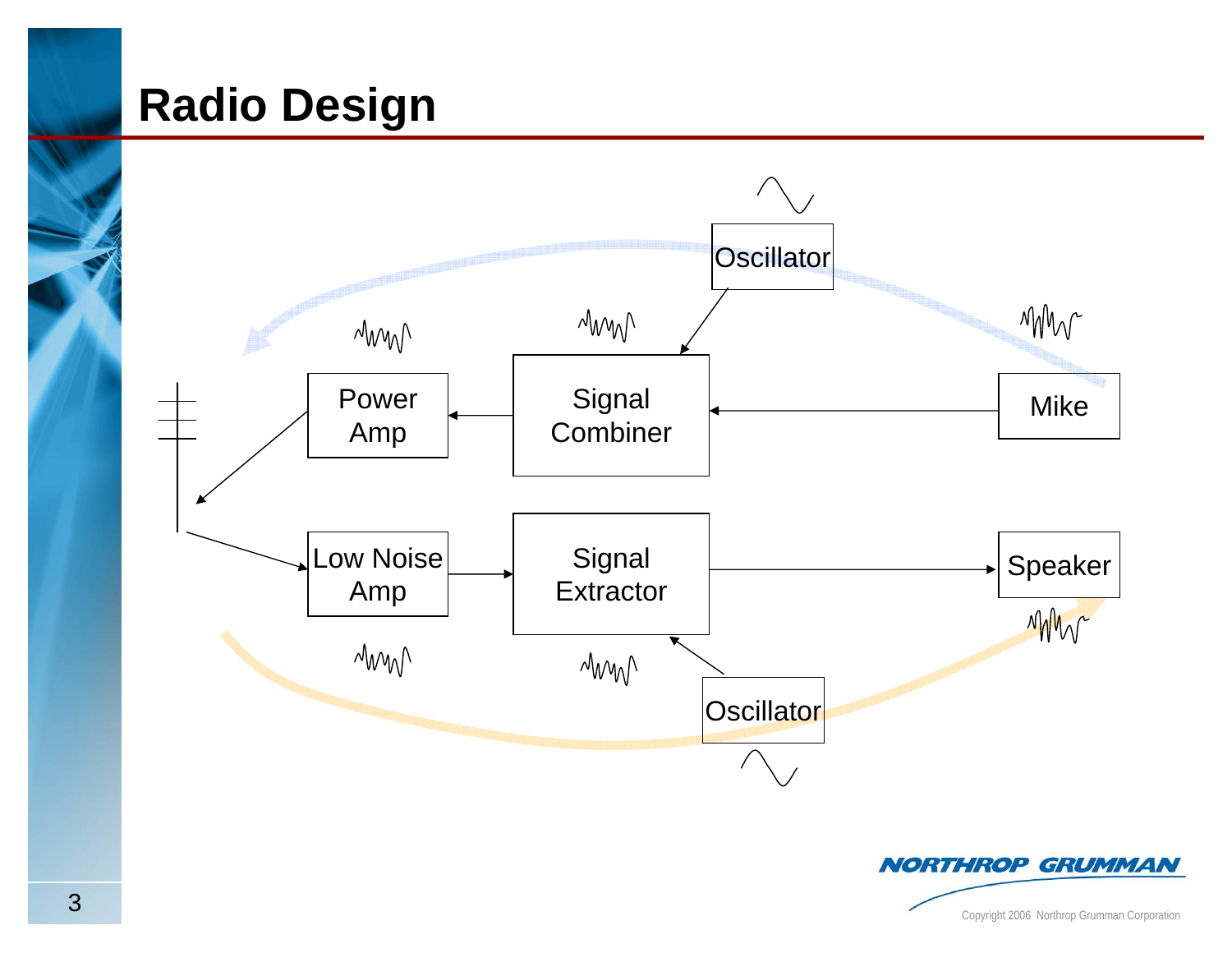#### **Radios**

#### ■ How do they work?

- Electro-magnetic (RF) energy creation
	- **Sine wave**

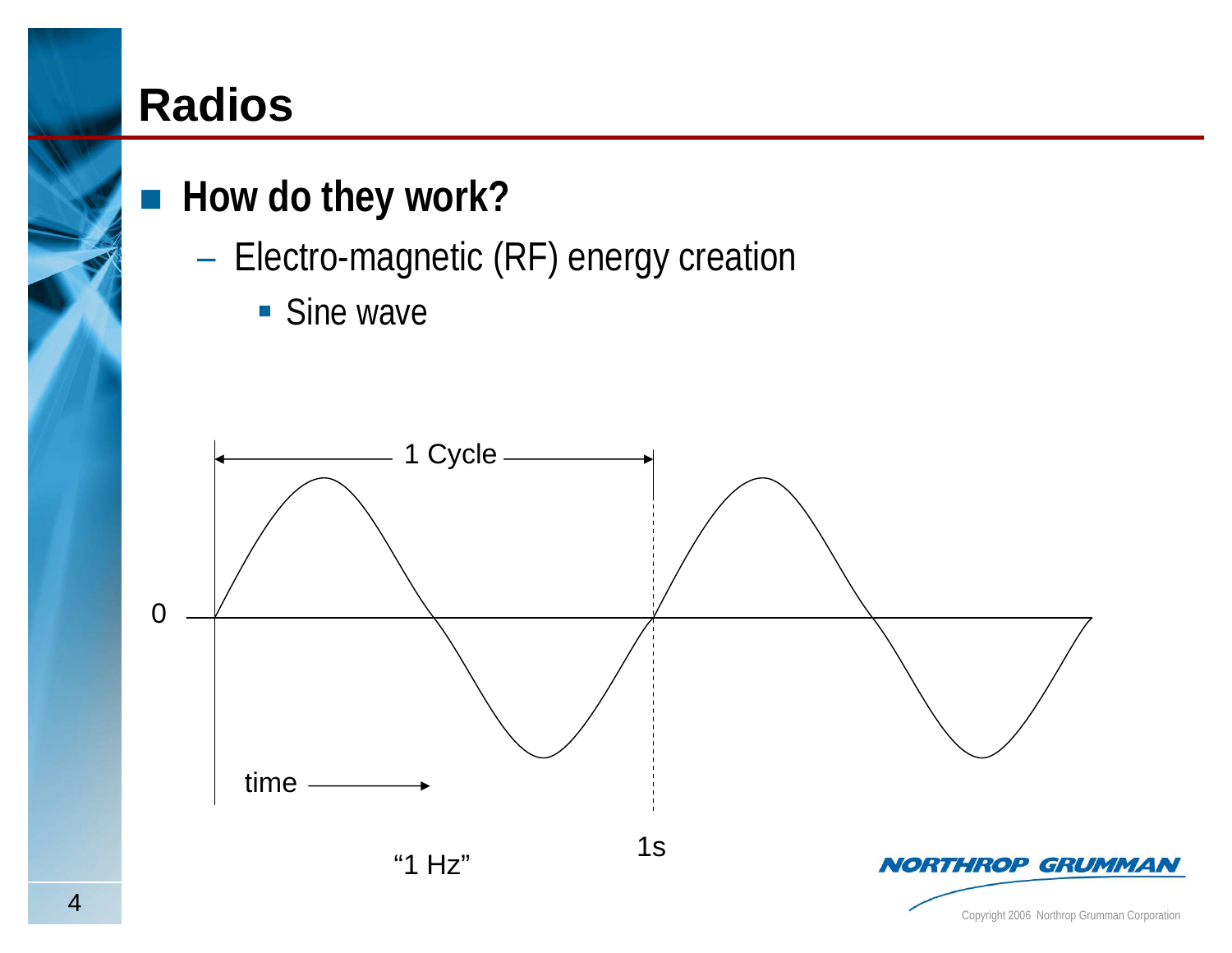#### **Radios (2)**



Copyright 2006 Northrop Grumman Corporation <sup>5</sup>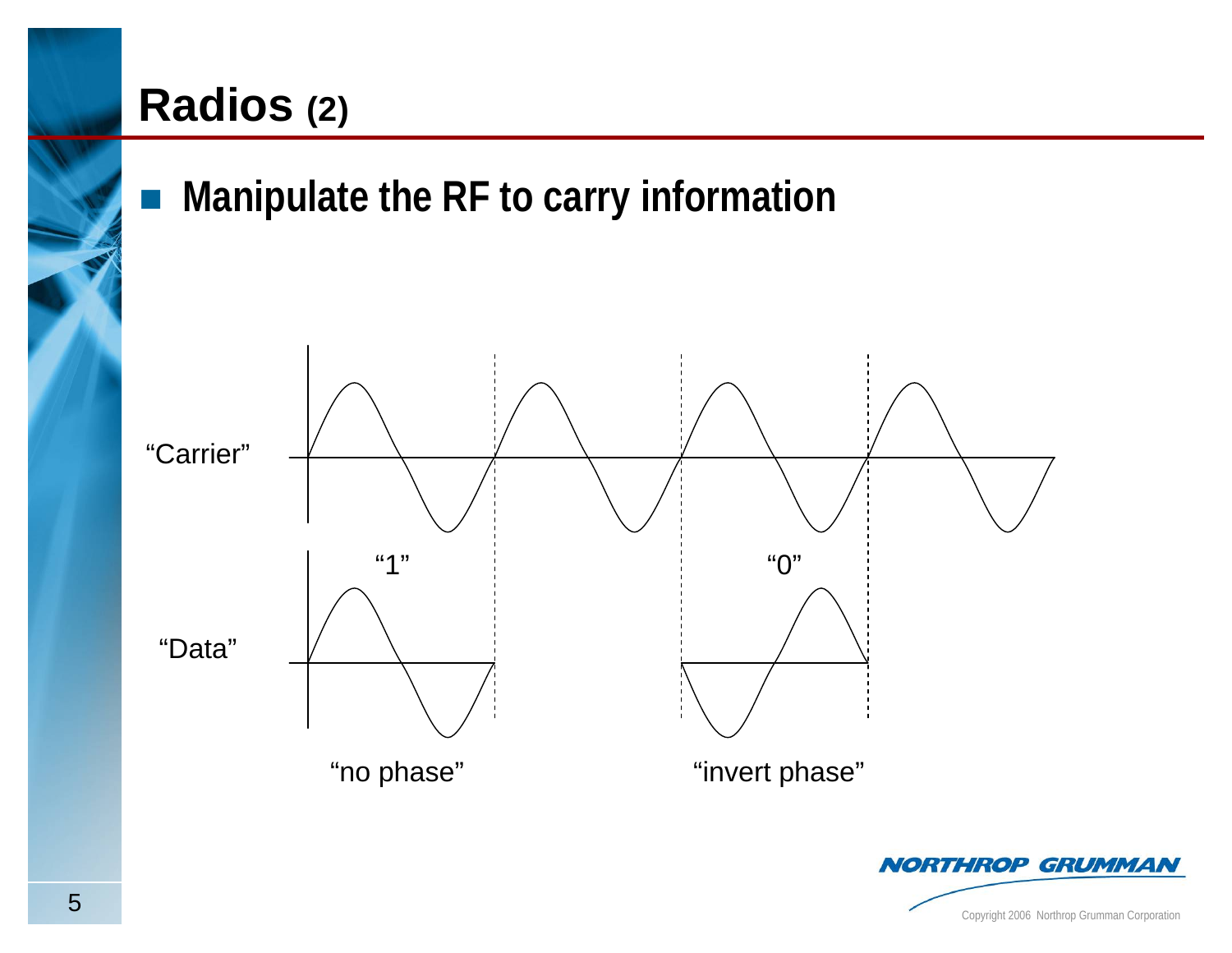# **Radios (3)**

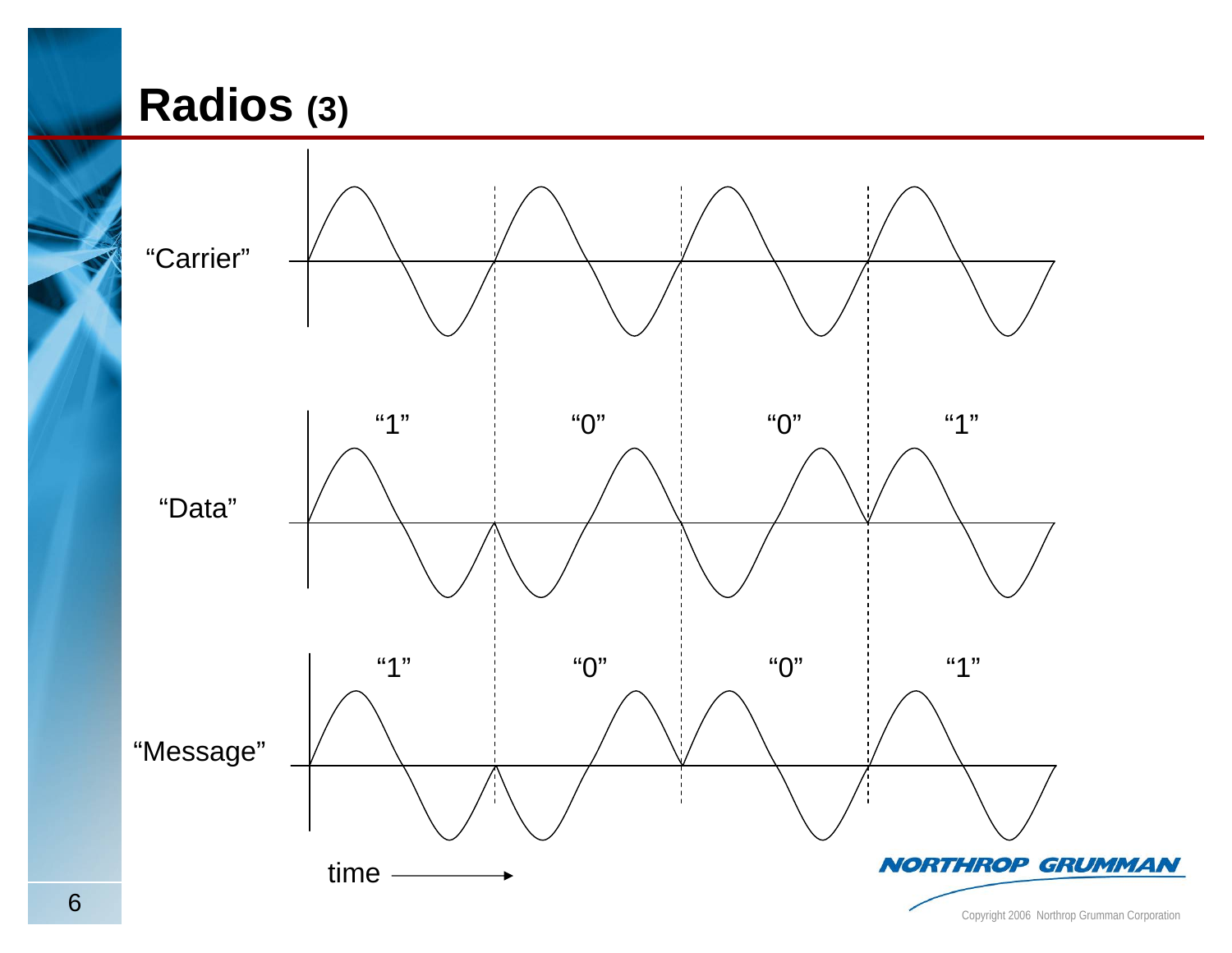# **Another Way to Create RF**

- **create "sine wave" from scratch** 
	- approximate the shape using digital values
	- using a "Digital to Analog Converter" (DAC)



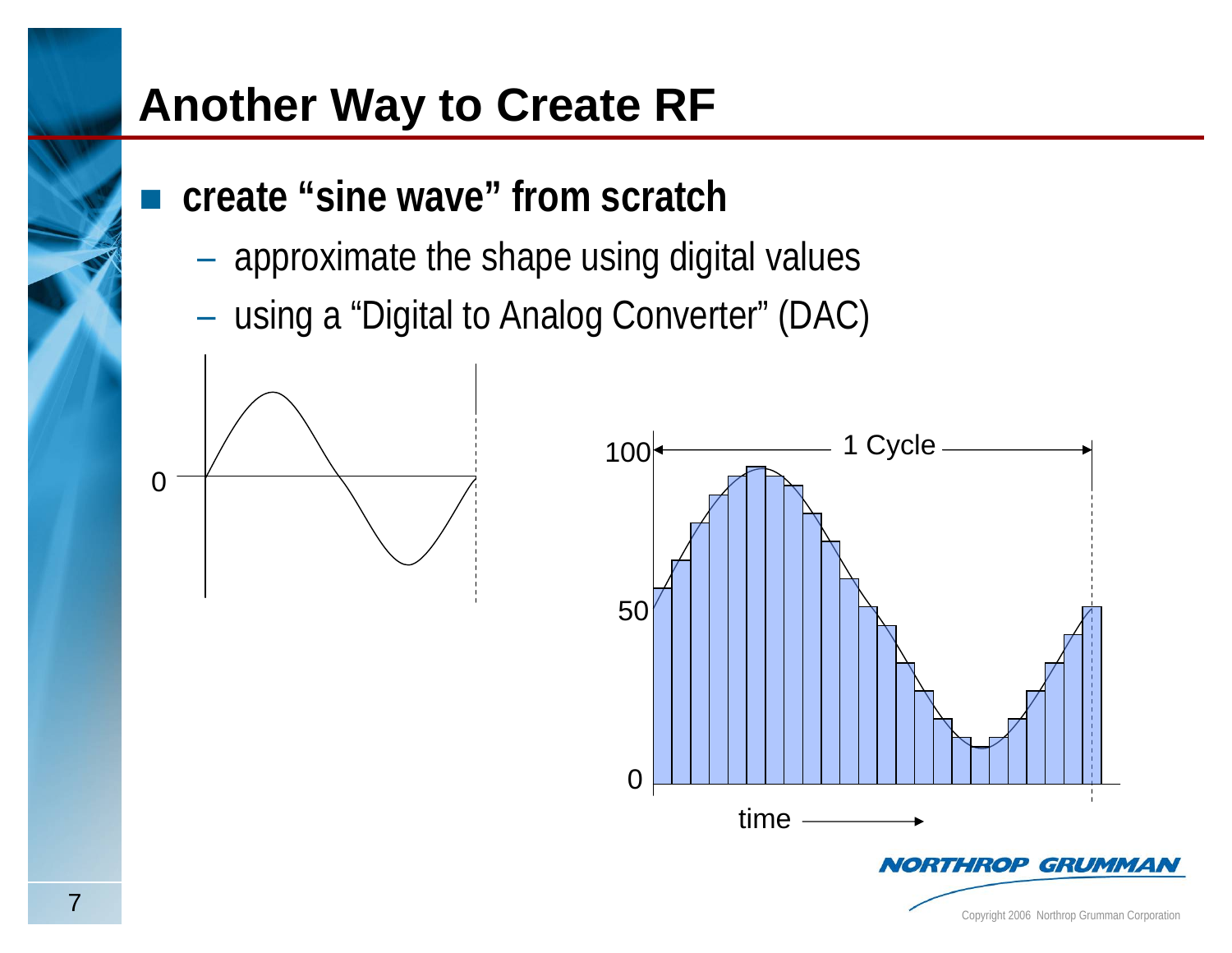# **Some problems with the approximation**

- $\mathbb{R}^2$  **Since the number values are "quantized"**
	- rigid set of whole values (0, 1, 2, 3…)



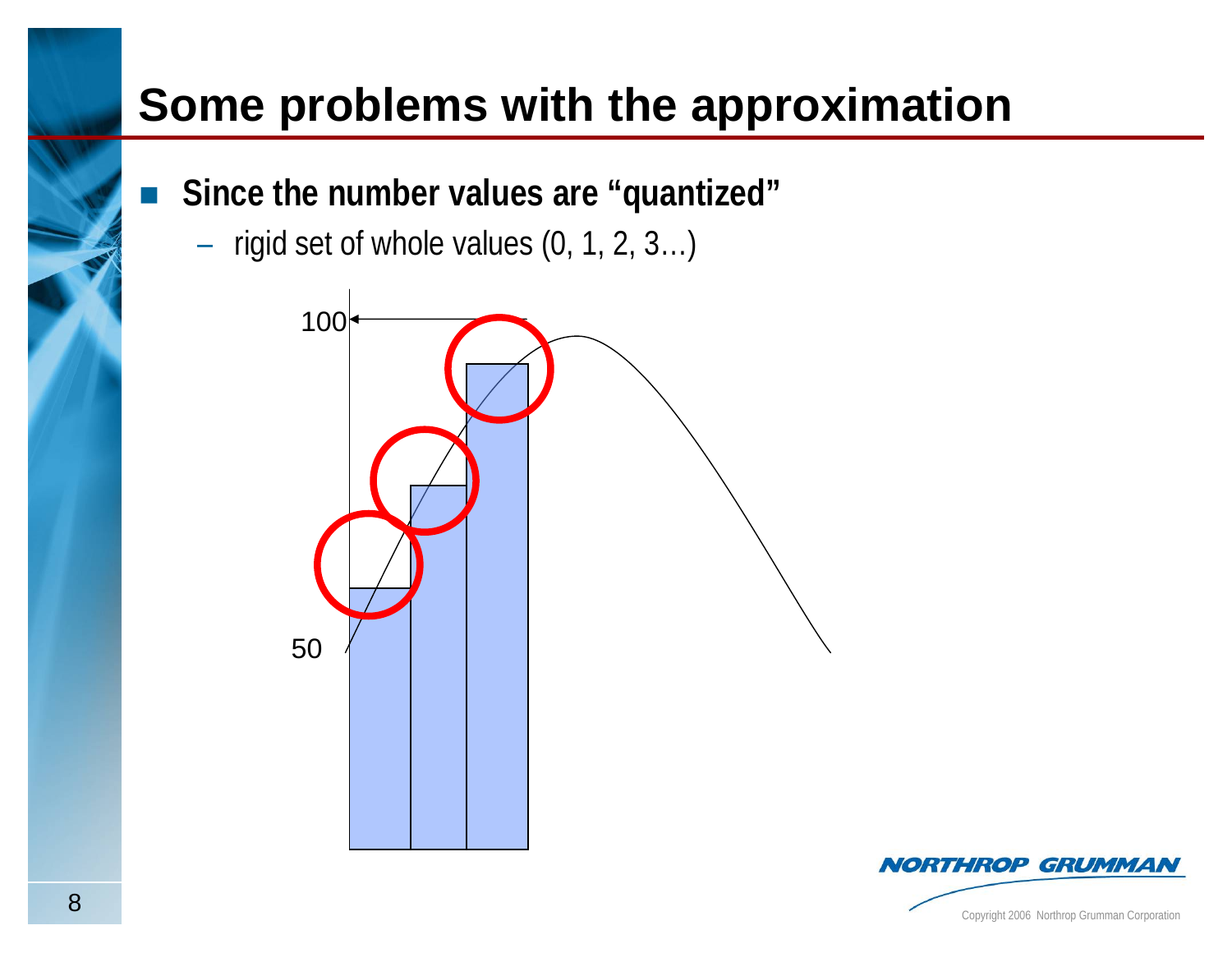# **Some problems with the approximation (2)**

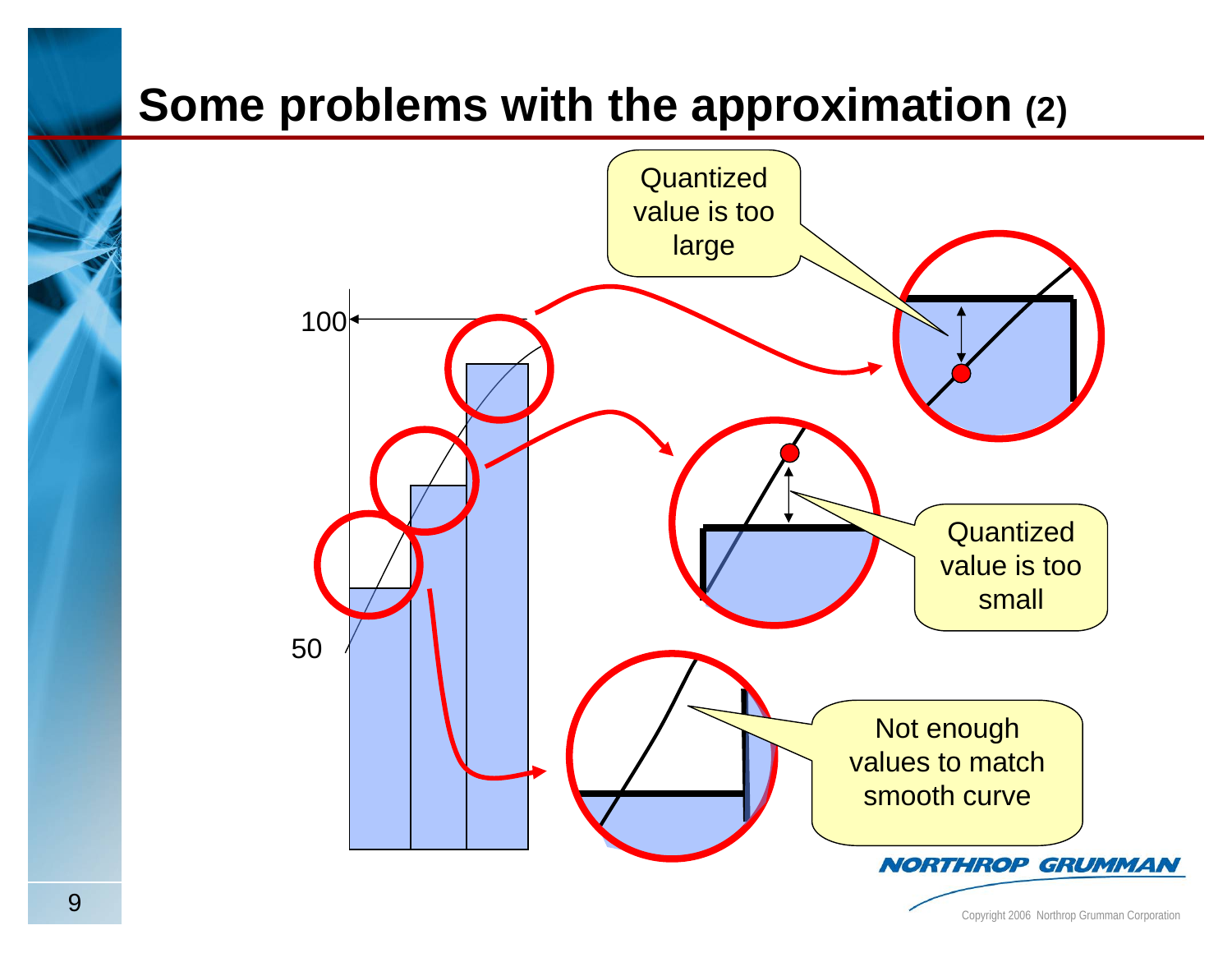# **What to do?**

#### **Better quantization**

- "higher resolution"
	- **More expensive**
- $\mathcal{L}^{\text{max}}$  **More values**
	- remember Calculus?
	- produce the values faster
		- **-** Nyquist theorem<sup>\*</sup> identifies the lower limit
		- 2B, or 2 x (bandwidth)



<sup>\*</sup> [http://en.wikipedia.org/wiki/Nyquist-Shannon\\_sampling\\_theorem](http://en.wikipedia.org/wiki/Nyquist-Shannon_sampling_theorem)

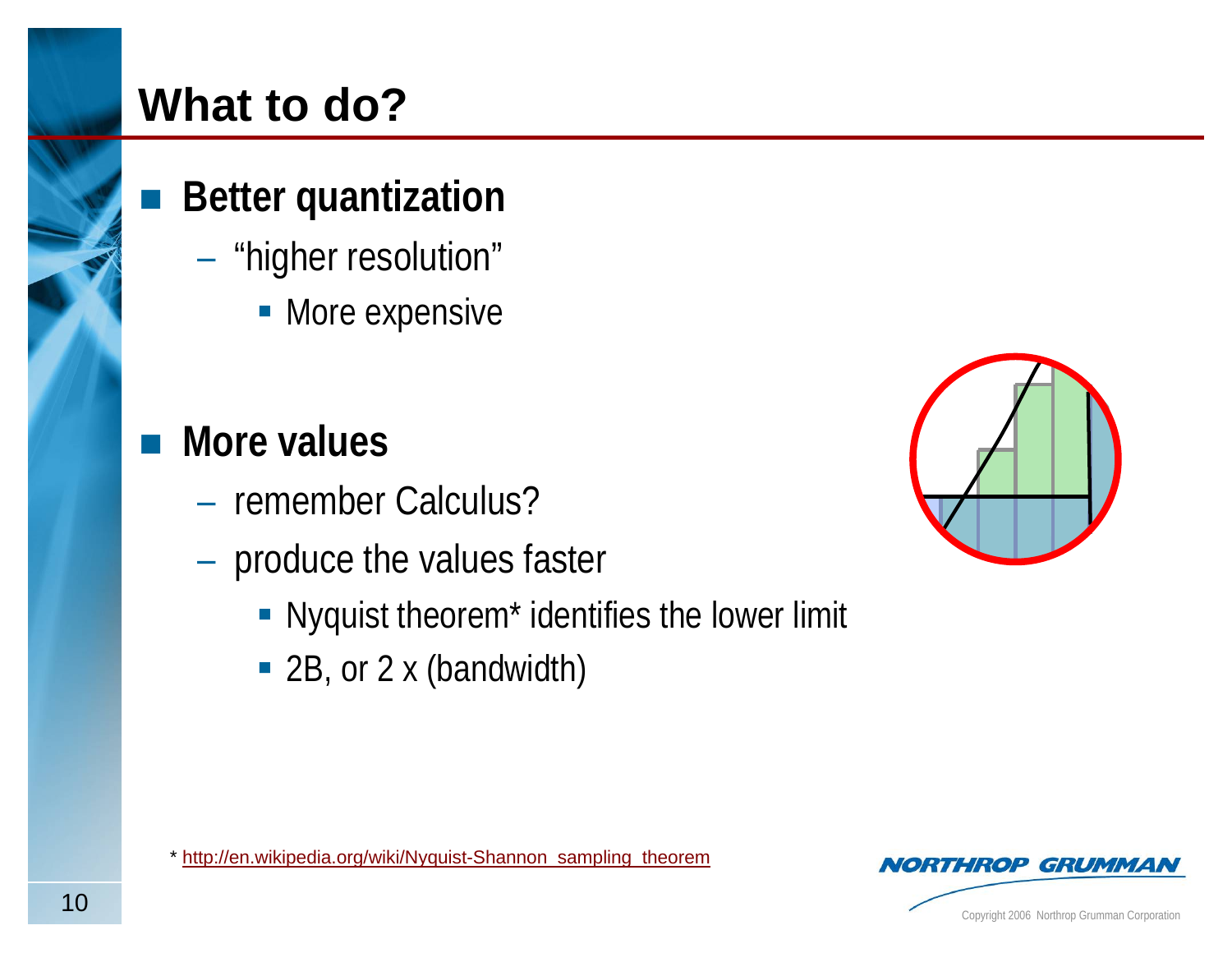# **A Short Aside…**

- We have to say it... JTRS
	- Joint Tactical Radio System

**Driving force behind SDR design and implementation**

– separate the protocol (waveform) from the hardware

#### **Design standard architecture**

- Software Communication Architecture (CA)
- allows waveforms to be converted into RF signals
- **Design of standard "waveforms"**

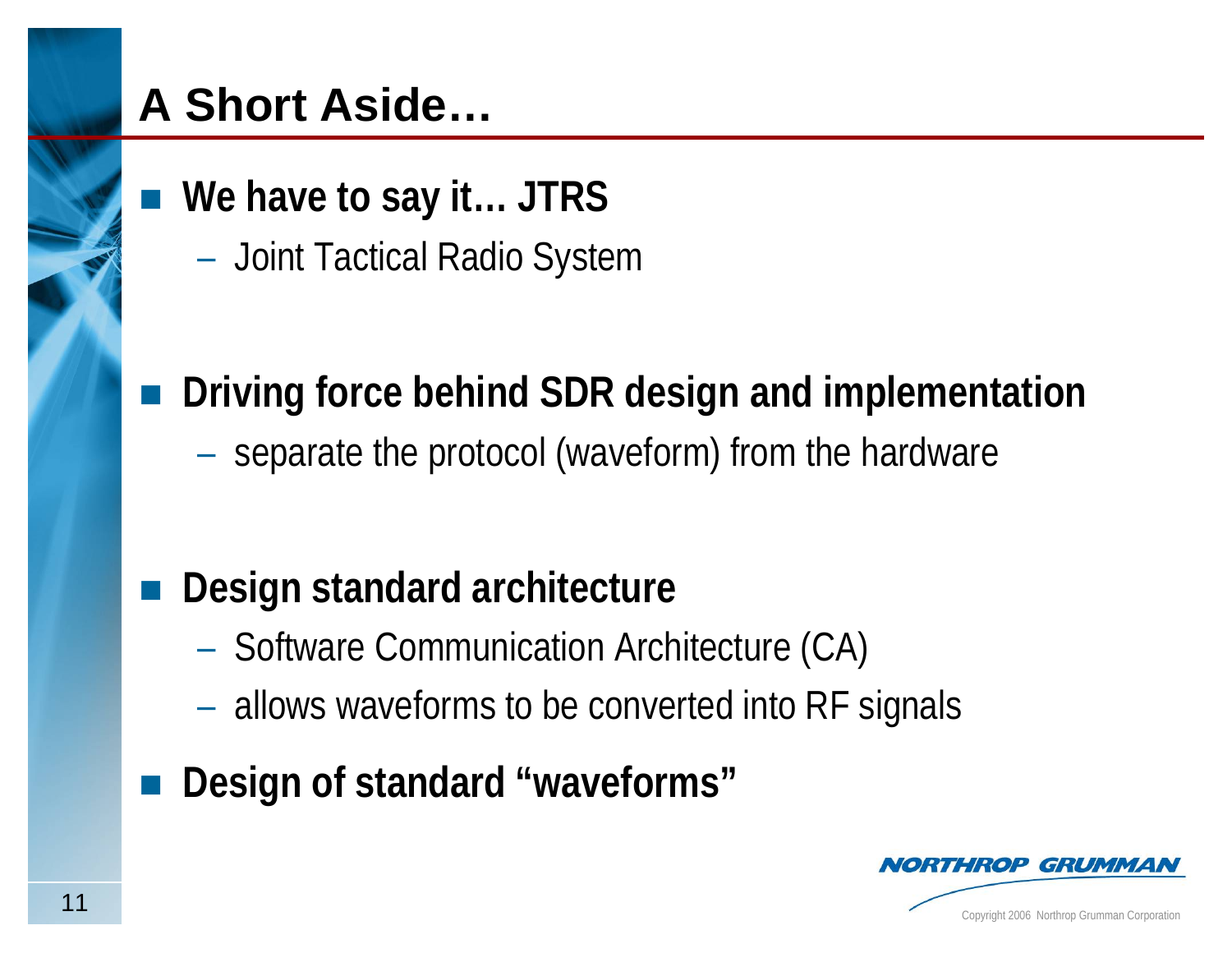#### **Waveforms**

#### ■ **ISO OSI Layers 1-3**

- physical RF signals
- data encoding schemes
	- **low-level channel sharing**
	- **Security, error detection/correction**
- networking
	- **high-level channel sharing**
	- **Internet Protocol (IP)**
	- **Quality of Service (QoS)**

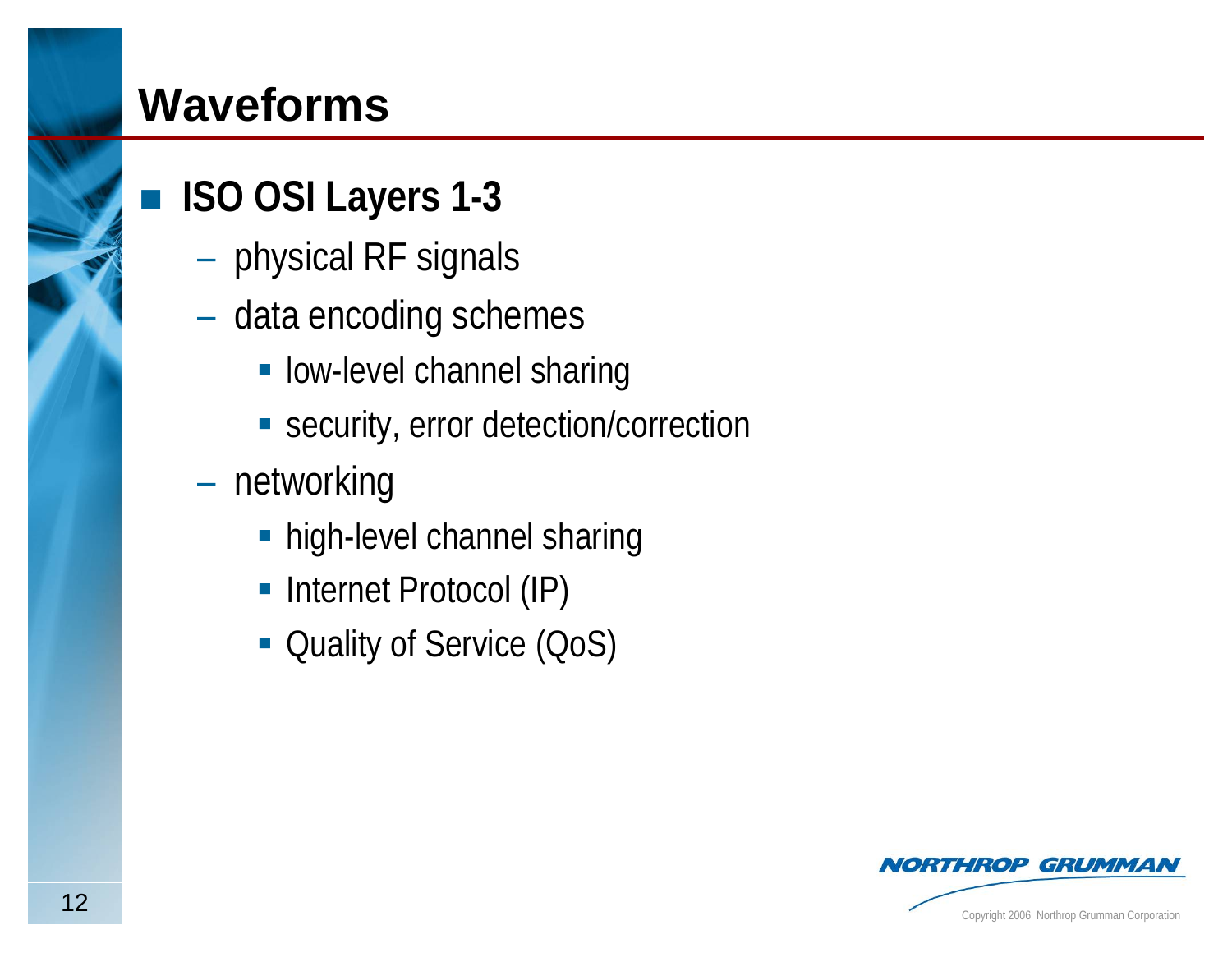# **SDR Block Design**

**hypothetical**

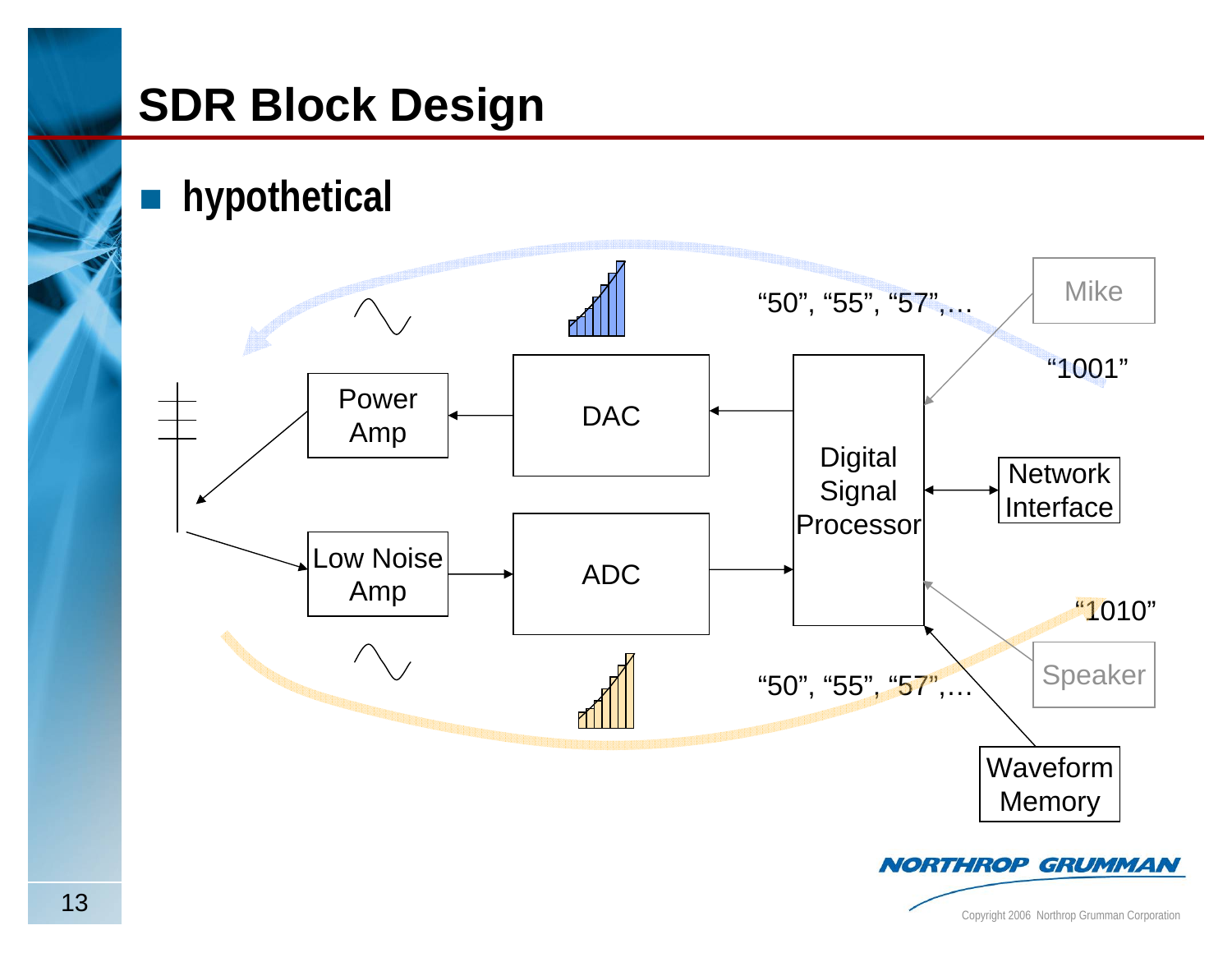### **Performance Example**

**802.11b**

- 2.4 GHz, 44MHz channel
	- in other words: data takes up only 44MHz



- Nyquist rate =  $2B = 2 * 44$  MHz = 88 MHz sample rate
- This leaves a LOT of CPU performance to spare!

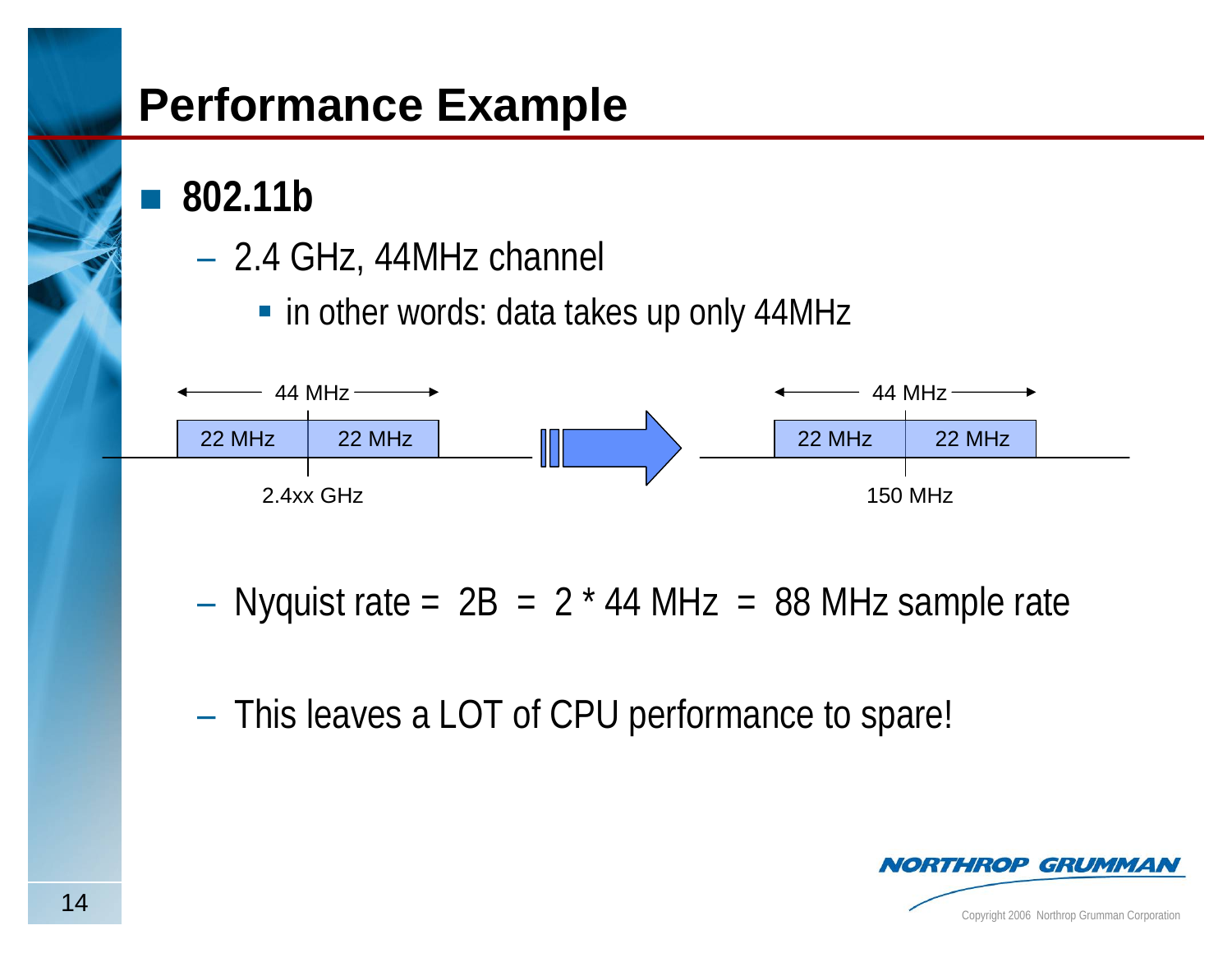### **Current Generation Hardware**

- **Xilinx Virtex-II Pro and Virtex 4 FX FPGAs have embedded 405 PowerPC processors**
	- 400MHz,
	- FPGA implements signal processing instructions
- **Intel Core2 Extreme**
	- $-2.93$  GHz
	- High performance Math core
		- **Special signal processing instructions**
- Texas Instruments TMS320C6x series
	- $-1$  GHz
	- special signal processing functions

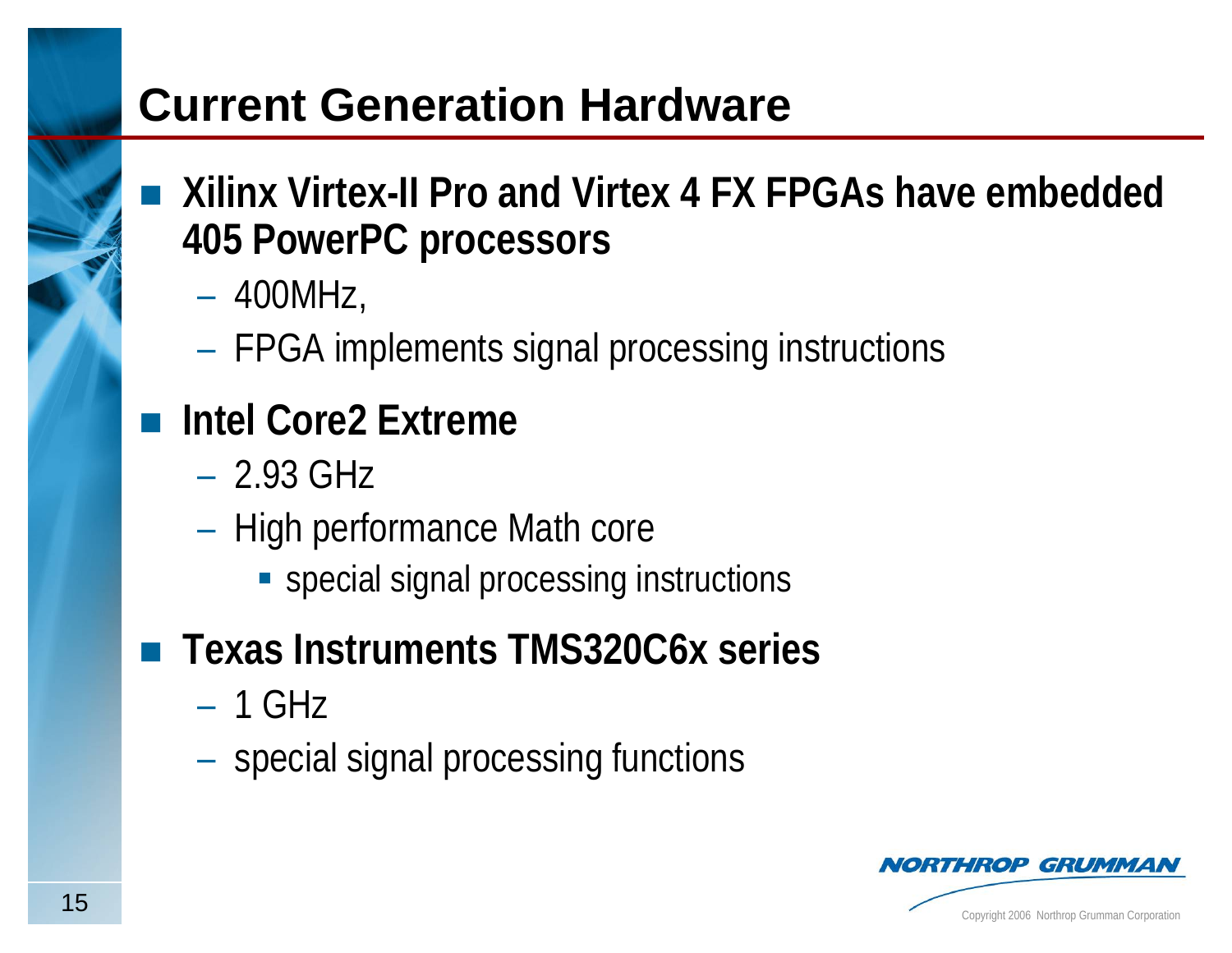# **CBRNE Design Example**

#### **Current JCID design**

- CPU: Intel Xscale PXA255, 400MHz
- Memory:
	- RAM: 256 MB
	- **Flash: 128 MB**
- Embedded software: C++, ~16MB
	- **Windows CE 5.0**
- Manages up to 4 sensors via serial (RS-232) or Ethernet
	- < 10% of the CPU (nominal)
- Wireless (802.11b) mesh networking
	- **Separate subsystem**

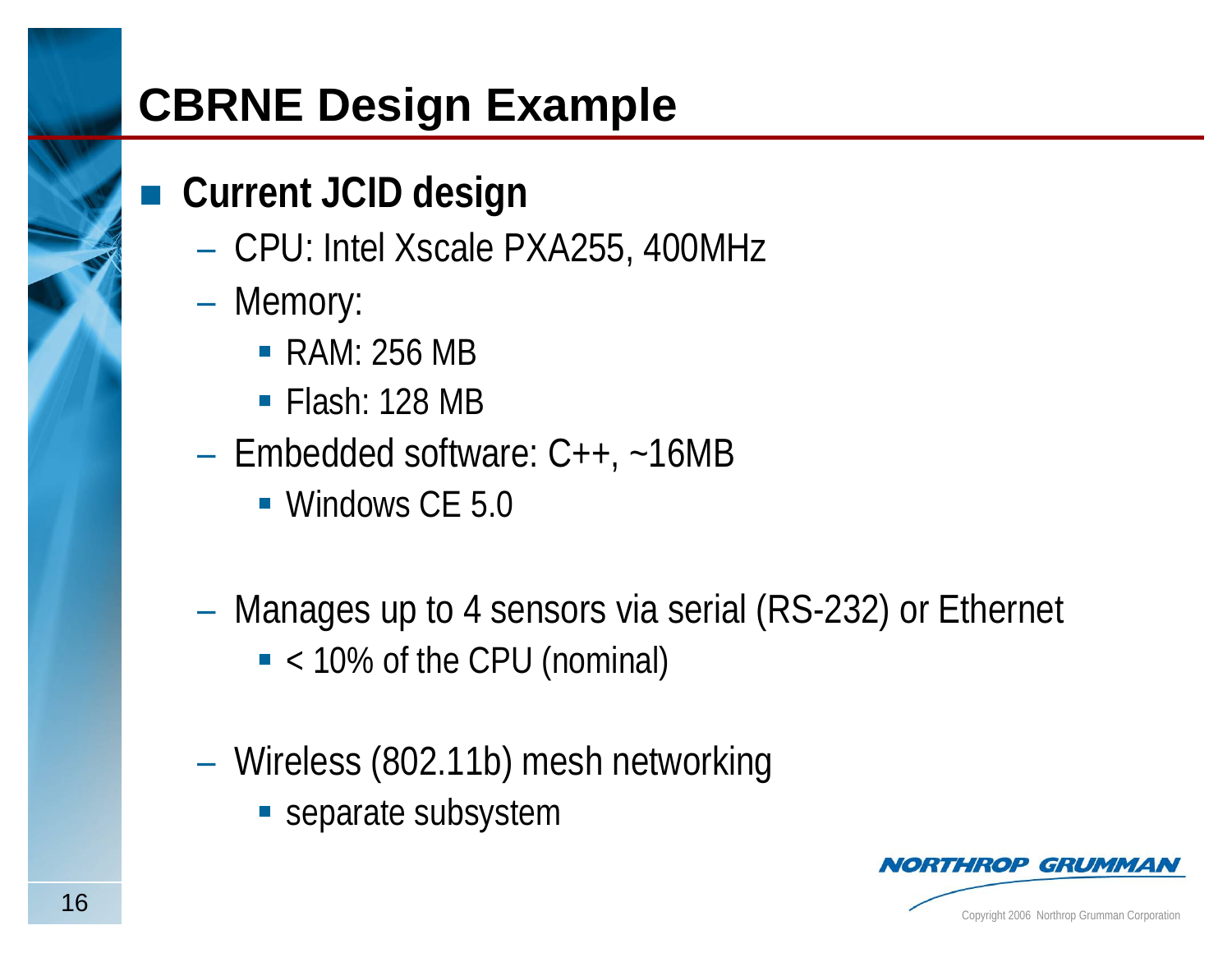# **CBRNE Design Example (2)**

- $\mathbb{R}^3$  **CPU:** 
	- Intel Xscale PXA255, 400MHz -> many choices
- **Memory:** 
	- Most SDRs will have at least 256Mb for operation, plus non-volatile (flash) storage for waveforms
- **Windows CE 5.0**
	- possibly need to port S/W to another OS
		- likely Linux running "on top" of the SDR's OS
- $\mathcal{L}^{\text{eff}}$  **Serial (RS-232) or Ethernet**
	- many JTRS SDRs will have Ethernet to support net-centric data comms
	- Serial is another matter… but chips are cheap
- $\mathcal{O}(\mathbb{R})$  **Wireless mesh networking**
	- part of the "waveform" design

ROP GRUMMA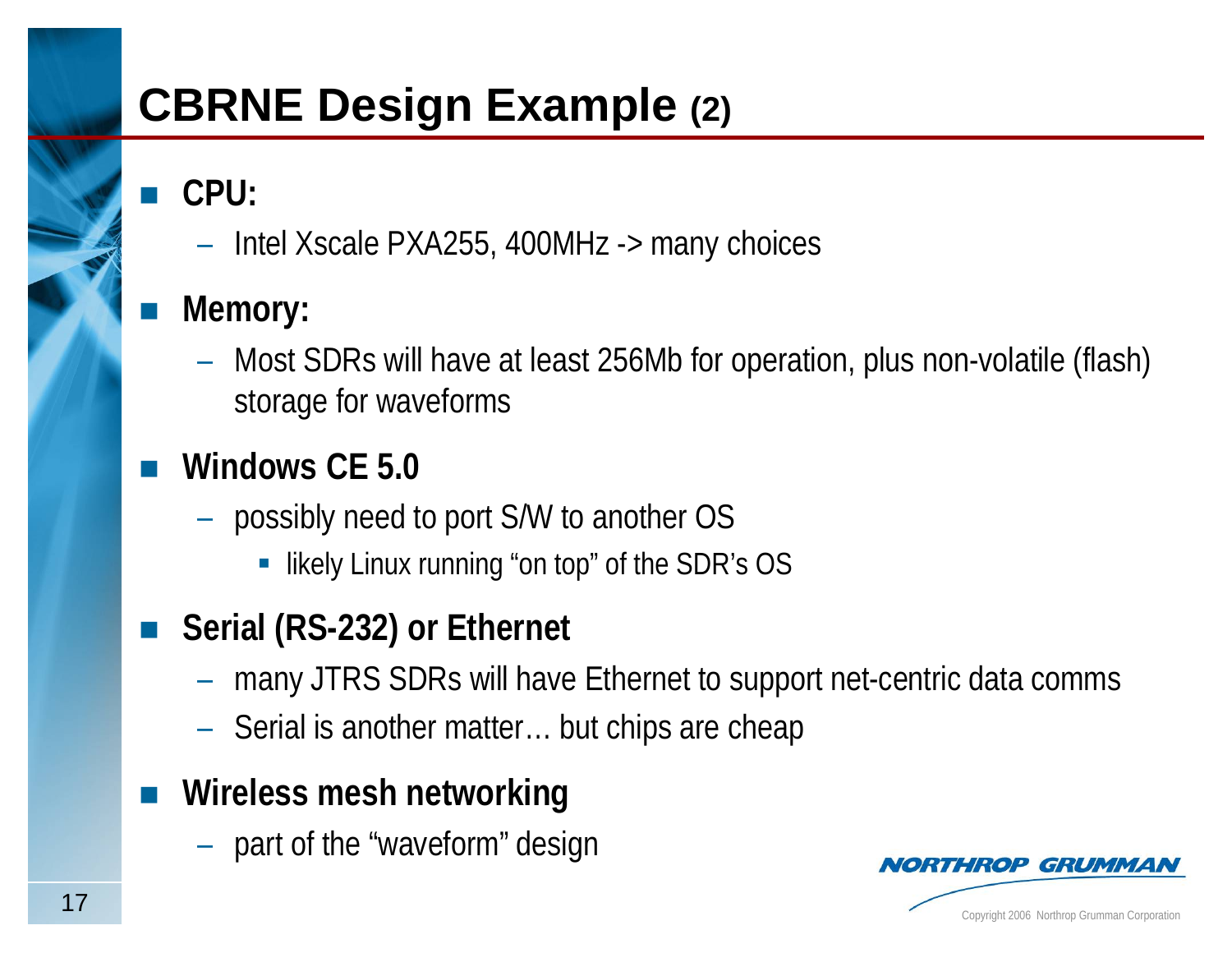### **Considerations**

#### **Design issues include:**

- Different, possible "non typical" CPUs
	- PowerPC, embedded ARM, etc.
- Real-time Operating Systems (RTOS)
	- **as opposed to Windows or Linux** 
		- ◆ but there are options...
- Power and heat
	- **Fiast, powerful CPUs turn lots of electrons into lots of heat**

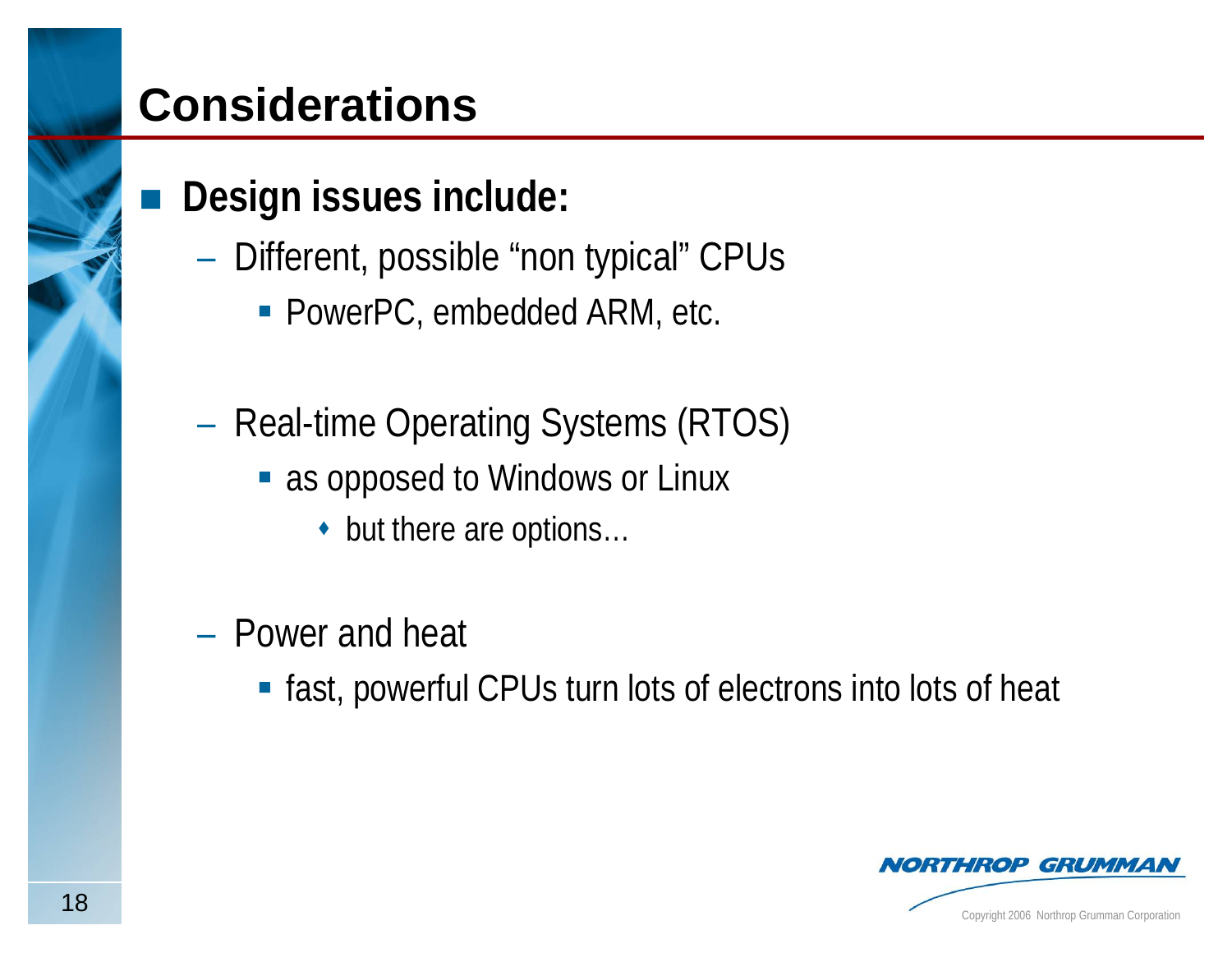# **CPUs**

 **Most current Sensor management software is either C, C++ or Java**

- PowerPC
	- GNU "gcc" compiler available
	- **Java Virtual Machine (JVM) available**
- ARM
	- GNU "gcc" compiler available
	- **Java Virtual Machine (JVM) available**
- Note on the JVM:
	- **be wary of how much resources these take up**
	- **Specialty versions** 
		- but watch for missing features



**OP GRUMM**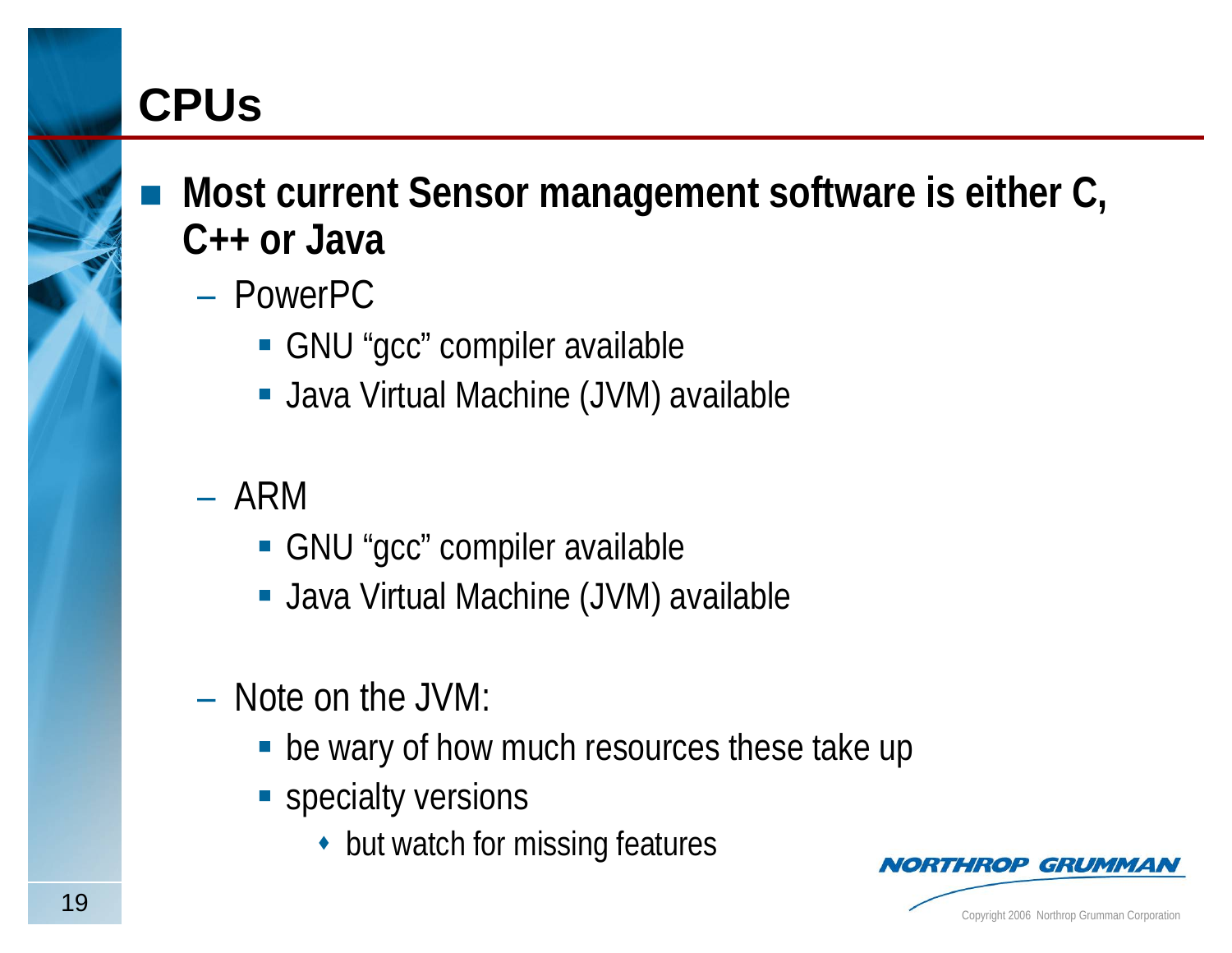# **Operating Systems**

- Most current Sensor management software is either **Windows, WindowsCE or Linux**
	- Windows / WindowsCE
		- NOT available for PowerPC
		- **but WindowsCE is available for ARM**
	- Linux
		- Both PowerPC and ARM available
			- as well as for many others...
	- Watch out for resource needs for OS over RTOS

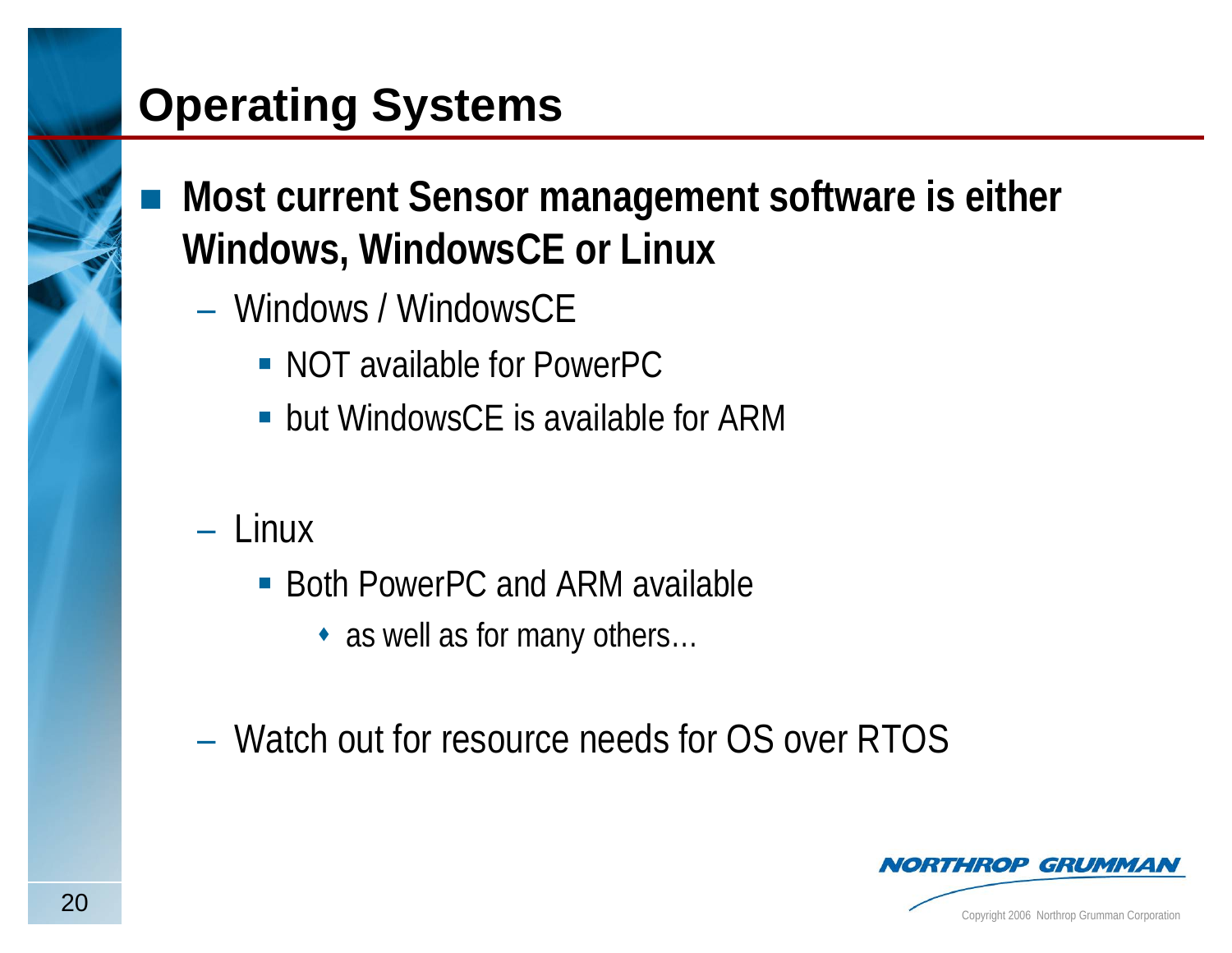#### **Some Other Gotchas**

#### **There are some "gotchas"**

- embedded devices tend to have "quirks"
	- **limited memory**
	- no support for virtual memory
	- special instructions to access Signal Processing features
- Current SDR designs
	- **-** have limited external connections
		- limited (or no) Ethernet
		- limited (or no) Serial port support
	- **Producer hungry**

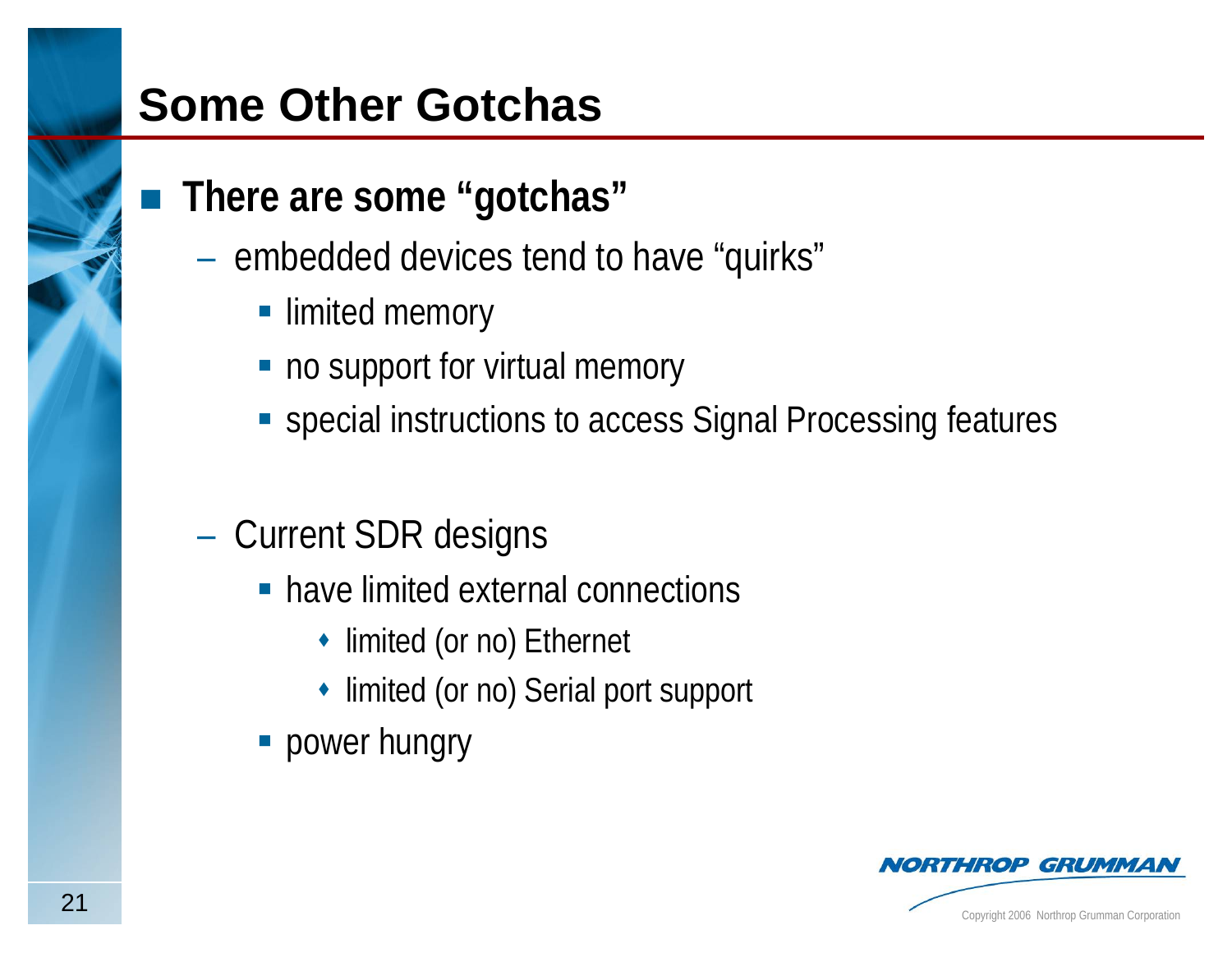#### **Network Interaction**

- **Keep in mind that the application software is competing with the SDR software**
	- SDR
		- **low latency, high CPU demand, bursty**
	- Application
		- **nanderate latency, moderate CPU demand, more regular**
	- Watch out for applications that are:
		- **Low latency** 
			- sensor management...
		- high CPU demand
			- ◆ M&S is probably a bad idea...

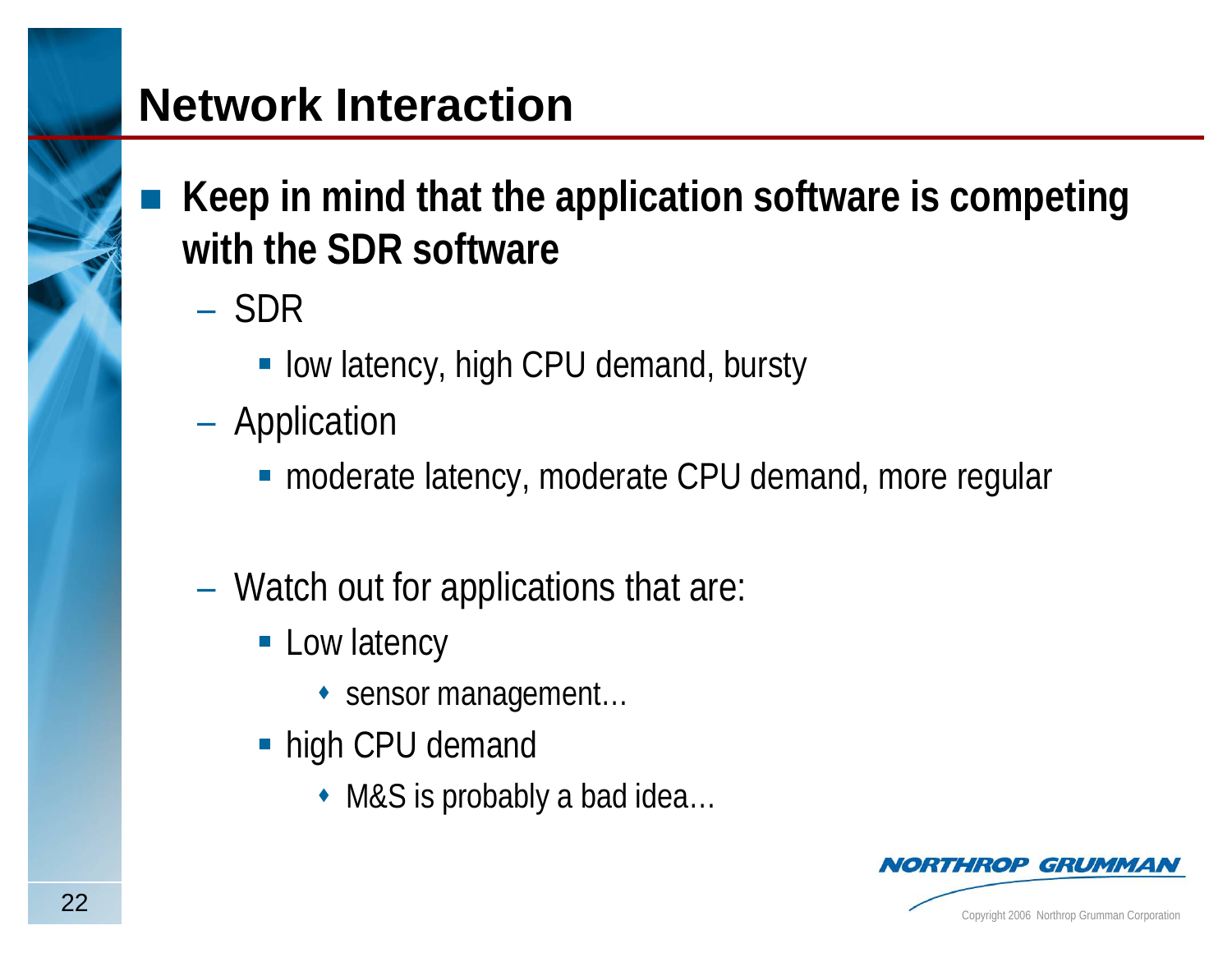# **Conclusion**

- **SDRs will provide a ubiquitous computer platform across the military**
- "Excess" capacity can be exploited
- **Issues:**
	- unique computing environment
		- RTOS, latency, specialty CPUs, odd form factors
- $\left\vert \left\langle \cdot \right\rangle \right\vert$  **SDRs provide an excellent opportunity for embedding Force Protection capabilities with the forces we are protecting.**